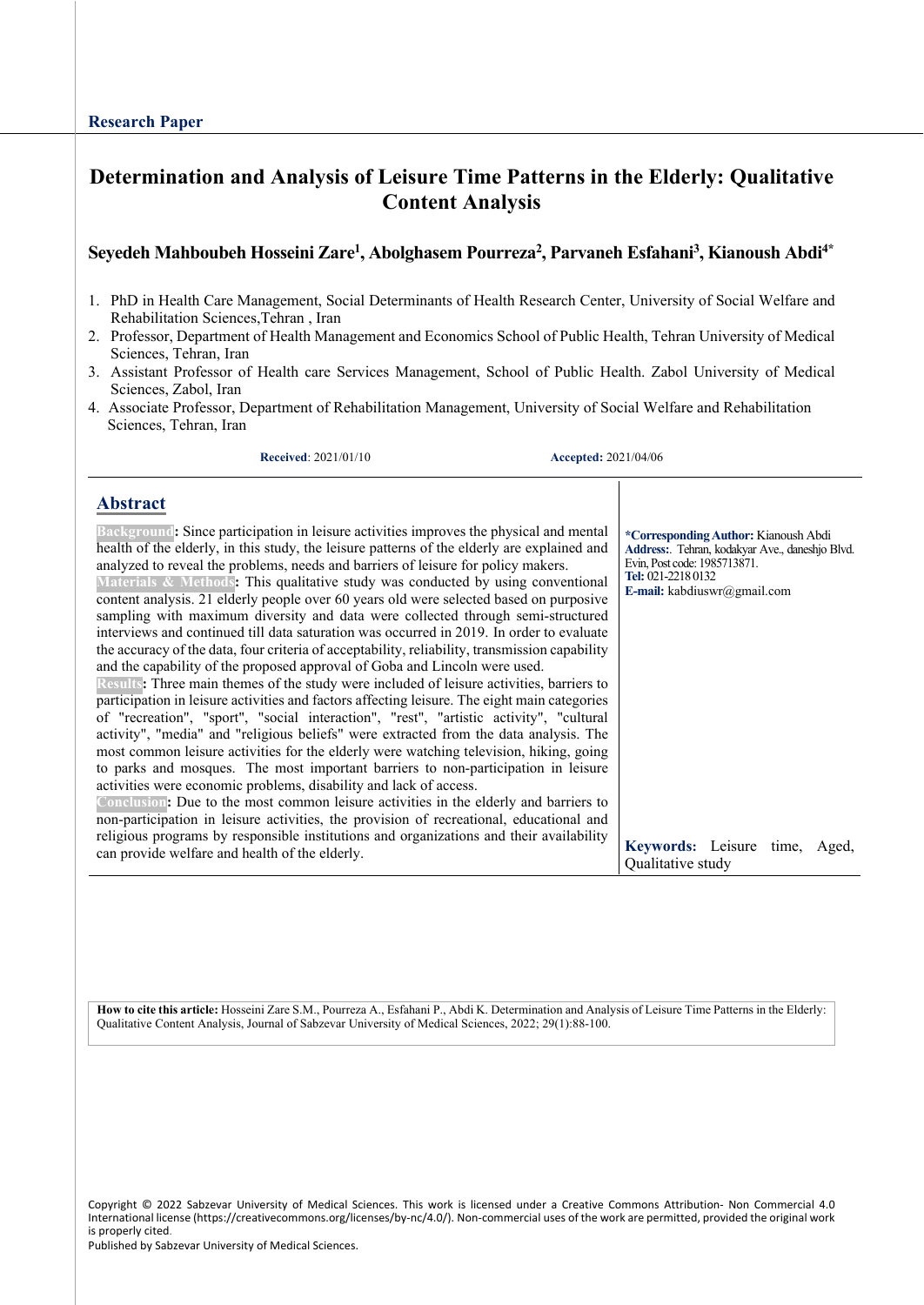### **Introduction**

After the demographic transition, Iran is witnessing fundamental and important changes in its traditional structure due to the continuous decrease in fertility and increase in life expectancy, and these changes affect the elderly more than others. Increasing the elderly population will have serious social and economic consequences, especially health care, which already has problems and limitations. Studies of obese people show that the risk of developing chronic diseases increases with age. Most seniors need rehabilitation services in the areas of motor, muscular, visual, auditory and psychological. Research by the Iranian Ministry of Health shows that the elderly suffer from a variety of diseases such as high blood pressure, hearing impairment, visual disturbances, frequent urination, constipation and diabetes.

Since these diseases and disabilities are closely related to lifestyle, their prevention and ultimate treatment depend on various behavioral, economic, social and cultural variables. Leisure as a kind of philosophy of life and the pursuit of self-actualization is one of the hallmarks of lifestyle. Various studies emphasize the optimal use of leisure time and its role in physical and mental health, and place more emphasis on prevention than treatment.

Research shows a positive relationship between leisure activities and health outcomes in the elderly and emphasizes the importance of leisure time in increasing the physical and mental health of the elderly in the short and long term. Some studies show a significant relation between leisure mental activities such as reading, table solving, participation in social activities, and reducing the risk of Alzheimer's disease. Other studies have emphasized the importance of regular physical activity and its significant benefits throughout life at any age, as physical activity provides the greatest opportunity to increase years of independent and active living and improves quality of life. A good leisure environment can also have a positive effect on the quality of life and health of the elderly.

The aim of this study was to analyze and evaluate how leisure time is spent in the elderly in order to provide evidence for policy makers and planners in the field of nursing by explaining how they spend their leisure time and also identify problems, needs and obstacles.

### **Methodology**

Conventional content analysis method was used to analyze the data. Data analysis was performed simultaneously with data collection. In this way, the content of each recorded interview was implemented word for word and read line by line several times to get a general understanding of the text. Then, semantic units, summary of semantic units and open coding were done. In this way, the sentences that were the answers to the questions raised in the interview became a semantic unit and a summary of a specific unit. Then, a code was assigned to the main concepts in the summary of the semantic unit, and by comparing similar codes with each other, a list of subcategories was obtained. Finally, the subclasses were read and then, based on the similarity and relationship of the subclasses with each other, the categories were categorized and finally the main subjects was extracted. MAXQDA 10 software was used to analyze the data.

The four criteria of Goba and Lincoln, namely acceptability, reliability, transferability, and verifiability were used to evaluate and validate the data. The researcher tried to confirm the validity and acceptability of the data by selecting participants with different experiences, collecting data by interview method, collecting enough data, explaining how classes are formed and presenting several interviews to participants to confirm the findings, matching transcripts of interviews and codes Extract with their experiences to help make the data believable. To make the data more reliable, the researcher tried to ask all participants questions in the same areas. The third criterion for the accuracy and robustness of the data was transferability, which means that findings can be transferred or can be used in other similar environments or groups. Description of the study context and a clear description of the obstacles and limitations provided the readers with the conditions for using the findings in other social contexts. In order to achieve the criterion of verifiability, all stages of the research, especially the stages of data analysis in all directions were recorded in detail which allows other researchers to continue research in this field, based on the letters and documents related to interviews and follow the analysis and other stages of the research.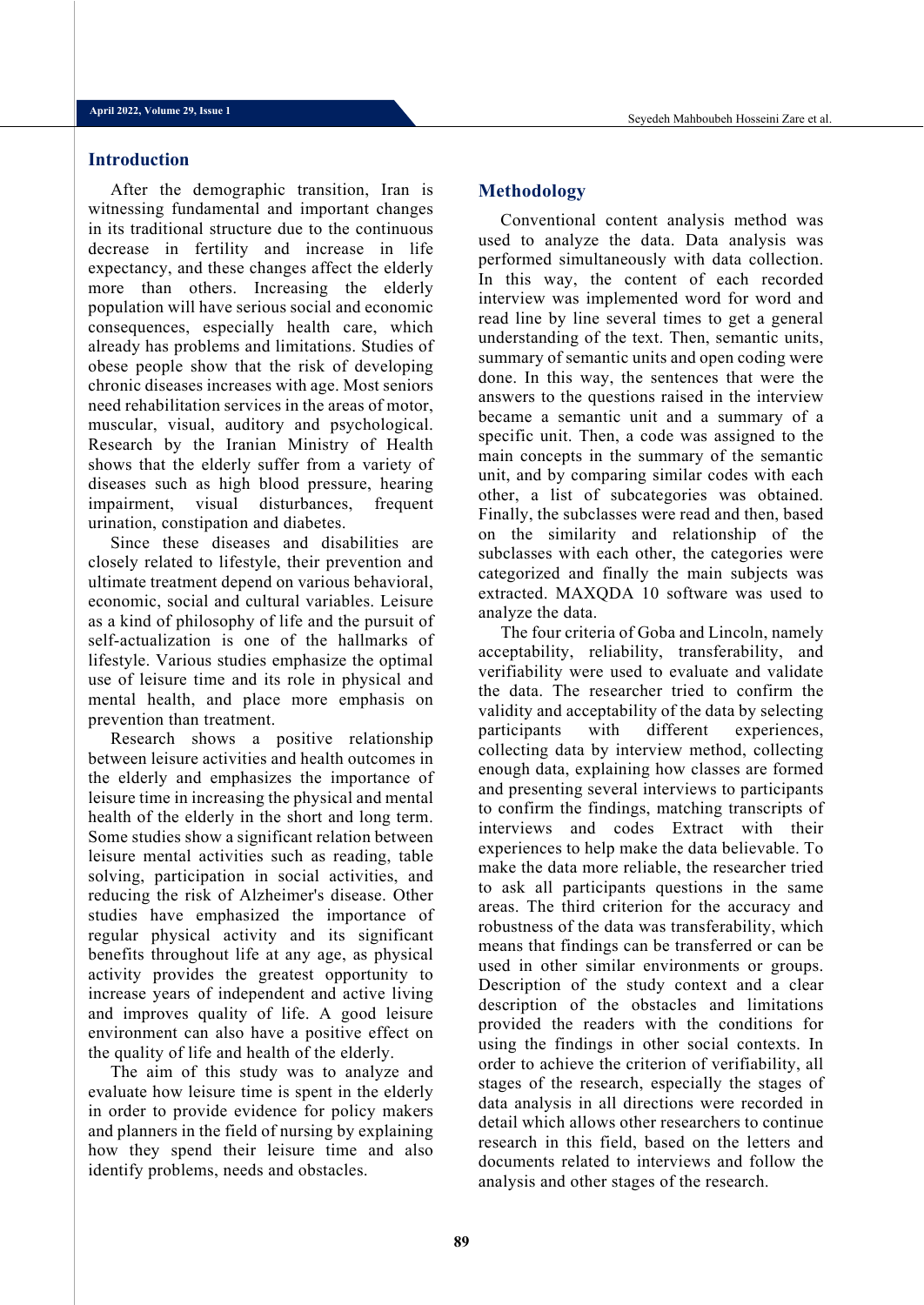This study is taken from a research project with ethics code IR.TUMS.VCR.REC.1395.320 approved by the Department of Management Science and Health Economics, School of Health, Tehran University of Medical Sciences.

### **Result**

A total of 21 elderly people from different parts of Tehran participated in this study with informed consent. Of these, 11 were male and 10 were female, ranging in age from 60 to 82 years. Nine of the elderly had a university degree and four had a diploma. The wives of the two participants died and 19 were married.

From the analysis of the data obtained from this study, three main subjects (including common leisure activities, barriers to participation in leisure activities and factors affecting leisure), 14 sub-subjects and 57 subcategories were formed. Table 1 shows the main and sub-topics and codes formed from the interview results. Among the common leisure activities, watching TV was the most popular activity. Participatory illness was also one of the main barriers to participation in leisure activities. The findings indicated that the improvement of media programs has the greatest impact on leisure time.

| <b>Main subjects</b>      | Sub-subjects     | Categories                                                      |
|---------------------------|------------------|-----------------------------------------------------------------|
|                           | Media            | Watching movies, TV series, and satellite TV series, listening  |
|                           |                  | to the news, radio, and music, using Internet, going to cinema  |
|                           |                  | and theater, using social networks like Telegram and            |
|                           |                  | WhatsApp                                                        |
| Common leisure            | Religious duties | Going to mosque, attending Quran meetings, reciting the         |
| activities                |                  | Quran, doing charity work                                       |
|                           | Recreation       | Going to park, coffee shop, mall, picnic, trip, and pilgrimage  |
|                           |                  | camps                                                           |
|                           | Sport            | Exercise, hiking, swimming, walking on the street, going to     |
|                           |                  | gym                                                             |
|                           | Interaction      | Visiting and chatting with family and acquaintances, taking     |
|                           |                  | care of grandchildren and children, hanging out with            |
|                           |                  | acquaintances, going to parties and celebrations                |
|                           | Cultural         | Poetry reading, reading books and newspapers, solving           |
|                           |                  | sudoku puzzles, playing chess, cooking                          |
|                           | Art activity     | Floriculture and gardening, knitting, technical work            |
|                           | Rest             | Sleeping, napping                                               |
| Barriers to participation | Sickness         | Participant's illness, spouse's illness, physical weakness,     |
| in leisure activities     |                  | boredom                                                         |
|                           | Economic         | Unaffordable, expensive tickets to entertainment centers, high  |
|                           | factors          | prices for services in entertainment centers                    |
|                           | Official         | Lack of access to recreational places, lack of suitable places, |
|                           | planning         | misunderstanding of the authorities about the leisure of the    |
|                           |                  | elderly                                                         |
| Factors affecting leisure | Economic         | Free entertainment centers, free transportation, reduce the     |
| time                      | factors          | price of services provided in entertainment centers             |
|                           | Cultural factors | Improving media programs and mosque programs, holding           |
|                           |                  | pilgrimage camps                                                |
|                           | Social factors   | Creating chat rooms in cultural centers, creating sightseeing   |
|                           |                  | programs with peers                                             |

### **Table 1. Subcategories, sub-subjects and main subjects of leisure**

### **Topic 1: Leisure activities**

In this study, the sub-topics of leisure activities included media, religious duties, recreation, sports, interaction, culture, performing arts and leisure. 75-year-old woman: "I spend most of my time at home watching the series" (M. Participant, 4). Mr. 67 years old: I am at work until the afternoon. I go to the mosque for Maghrib and Isha prayers. I will go to the mosque sooner to see my friends and talk here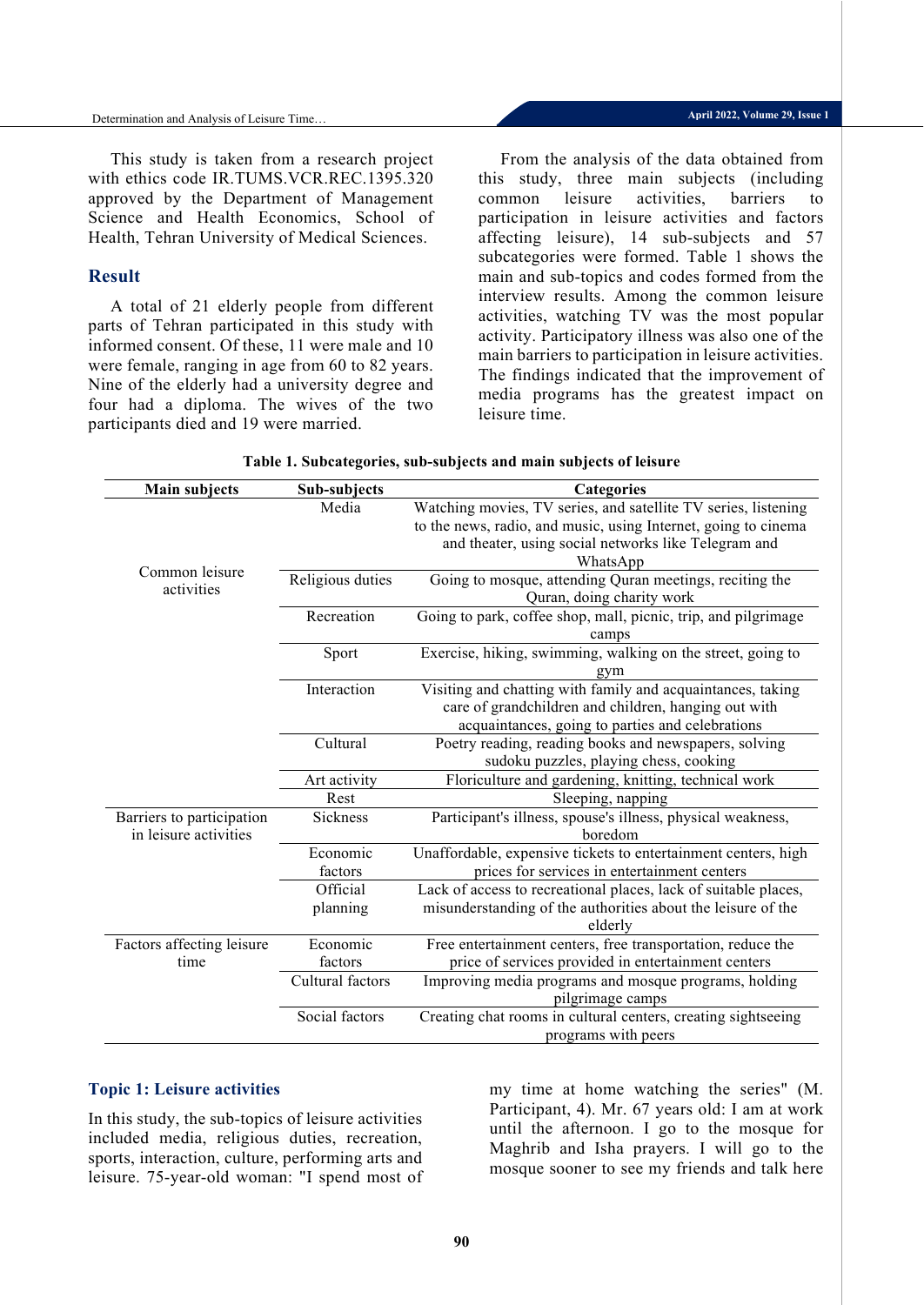and there (M, 16). 82-year-old man: My wife has rheumatism and lumbar disc herniation. That's why I do the housework. I stay with the lady until 9:30 in the morning. I load up on lunch and then hang out with friends and go to the park. We play and talk with Chinese stone friends and walk around the park (M2).

## **Topic 2: Barriers to participation in leisure activities**

From the perspective of the elderly, economic barriers were the biggest barrier to participation in leisure time. 76-year-old woman: There are many problems and problems of old age. Revenues are low. I cannot plan for the week or the weekend. I must stay home all the time. No travel, no entertainment. I want to get a guest, but I do not have enough money (M10). 75-year-old woman: My wife is sick. I have to be home all the time. Most of the time, I cancel my plans. I do not want to leave him alone (M4).

## **Topic 3: Effective factors of participation in leisure activities**

From the perspective of the elderly, social, cultural, and economic factors were effective factors in participating in leisure time. 60-yearold man: We go to the mosque in our free time. The authorities should improve the programs of the mosques. For example, holding a sports competition will both create mobility and leads to happiness in elderly. On the other hand, TV programs are not entertaining either (M21). 65 year-old man: Increase local programs for the elderly. Most neighborhood classes are for children. Set up chat rooms in cultural centers to increase the opportunity for friendship (M20). 65-year-old woman: It would be great if the municipality could provide free tours (M1). 60-years-old: If there is money, everything will be solved. When not, the government should support and provide us with everything for free (M21).

## **Discussion**

The aim of this study is to identify leisure methods in the elderly in Tehran. The results of the present study showed that the elderly participating in the study perform a wide range of leisure activities. Interviews were classified which were including media, religious

observances, recreation, sports, interaction, culture, artistic activities, and recreation. The most common leisure activity among the elderly is watching TV. One of the reasons for watching TV in the spare time is the lack of need for physical activity because most seniors have physical limitations. Other reasons include the cheapness and availability of watching TV.

Walking was also one of the most common activities that the elderly did in their spare time due to its safety and convenience. It does not require special equipment and is easily accessible; near, inside or outside the house, alone or in a group.

Other leisure activities for the elderly included going to the park during the day. Among the leisure activities, going to mosques was also mentioned.

In the present study, leisure activities that were less welcomed by the elderly were also studied. Studying was one of the less popular leisure activities. Artwork was another activity that was less favorable by the elderly.

According to the study findings, the most common leisure activities in the elderly in Tehran are watching TV, walking, going to parks and mosques.

Another subject of this study was the barriers to non-participation in leisure activities. One of the barriers to participation that the elderly placed most emphasis on was illness. Other barriers to participation in leisure activities were distance and lack of access. Participation in leisure activities depends on the environment, facilities, and access as much as it depends on the intention and desire of the individual. The more and more diverse leisure facilities available to the elderly, the greater the participation in leisure activities. Economic conditions governing societies are important factors that affect all other social equations. Due to economic weakness in developing countries, innovation and creation of leisure opportunities is very limited, since people of these countries do not have adequate leisure opportunities. In the subject of enriching leisure time for the elderly, improving media programs, making entertainment centers free, providing free transportation facilities to improve access, improving mosque programs were asked by elderly. Dialogue in cultural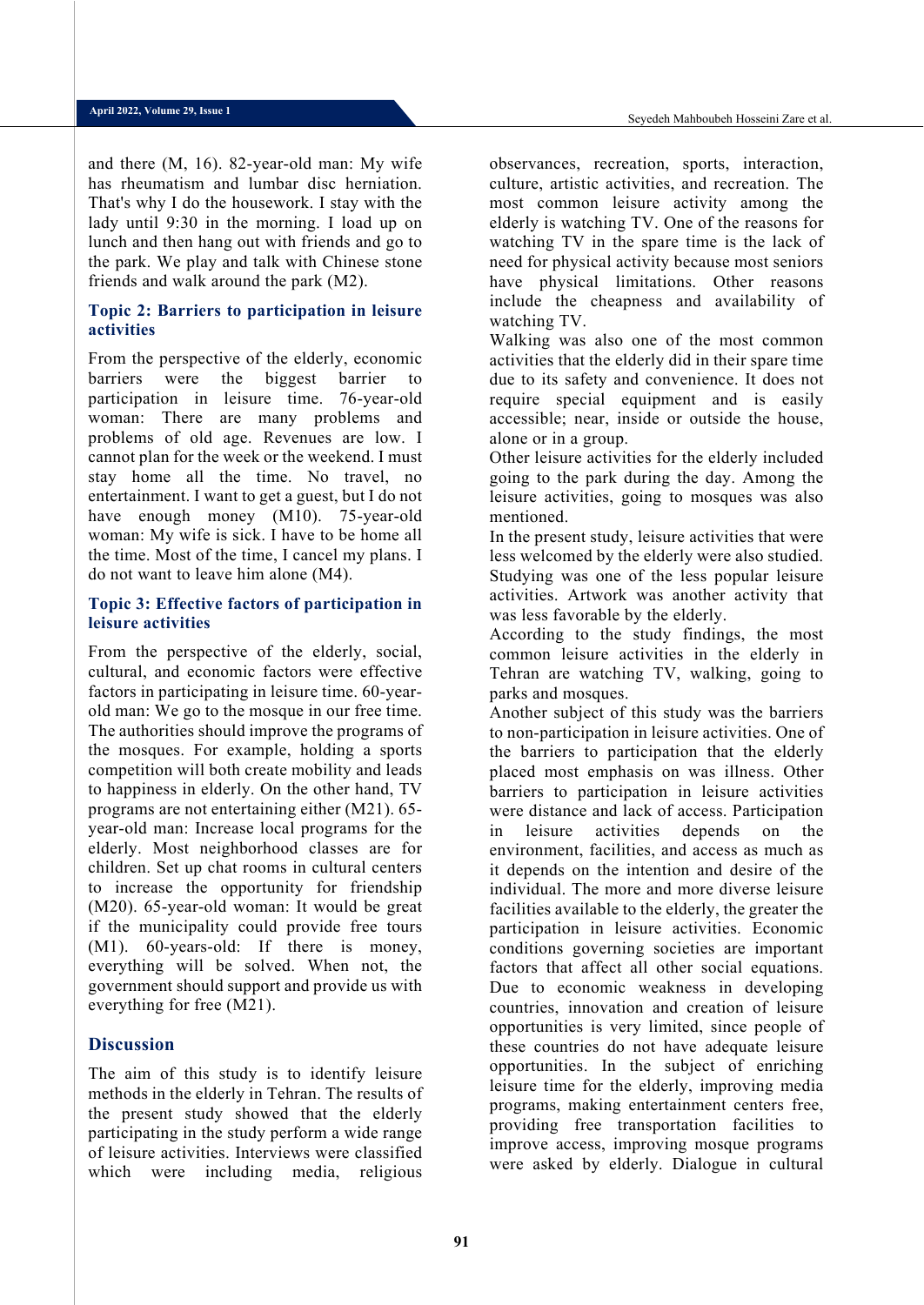centers was one of the important issues mentioned.

## **Conclusions**

Due to the high prevalence of watching television among the elderly, it is expected that institutions such as radio and television pay more attention to the interests of the elderly in this field. On the other hand, municipalities can have a positive effect on the participation of the elderly in their leisure time by enriching recreational and educational programs, such as playing movies for the elderly. Illness was the main barrier to participation in leisure activities among the elderly studied. On the other hand, findings showed that the most effective factor in the leisure of the elderly is the improvement of media programs.

One of the limitations of the study was the reluctance of the elderly to participate in the study, which made it difficult for researchers to find a sample and made the study time consuming.

# **Acknowledgments**

Finally, the researchers thank all the individuals who participated in this study and made this research possible.

## **Conflict of interest**

Authors declare that there is no conflict of interest regarding the publication of this manuscript.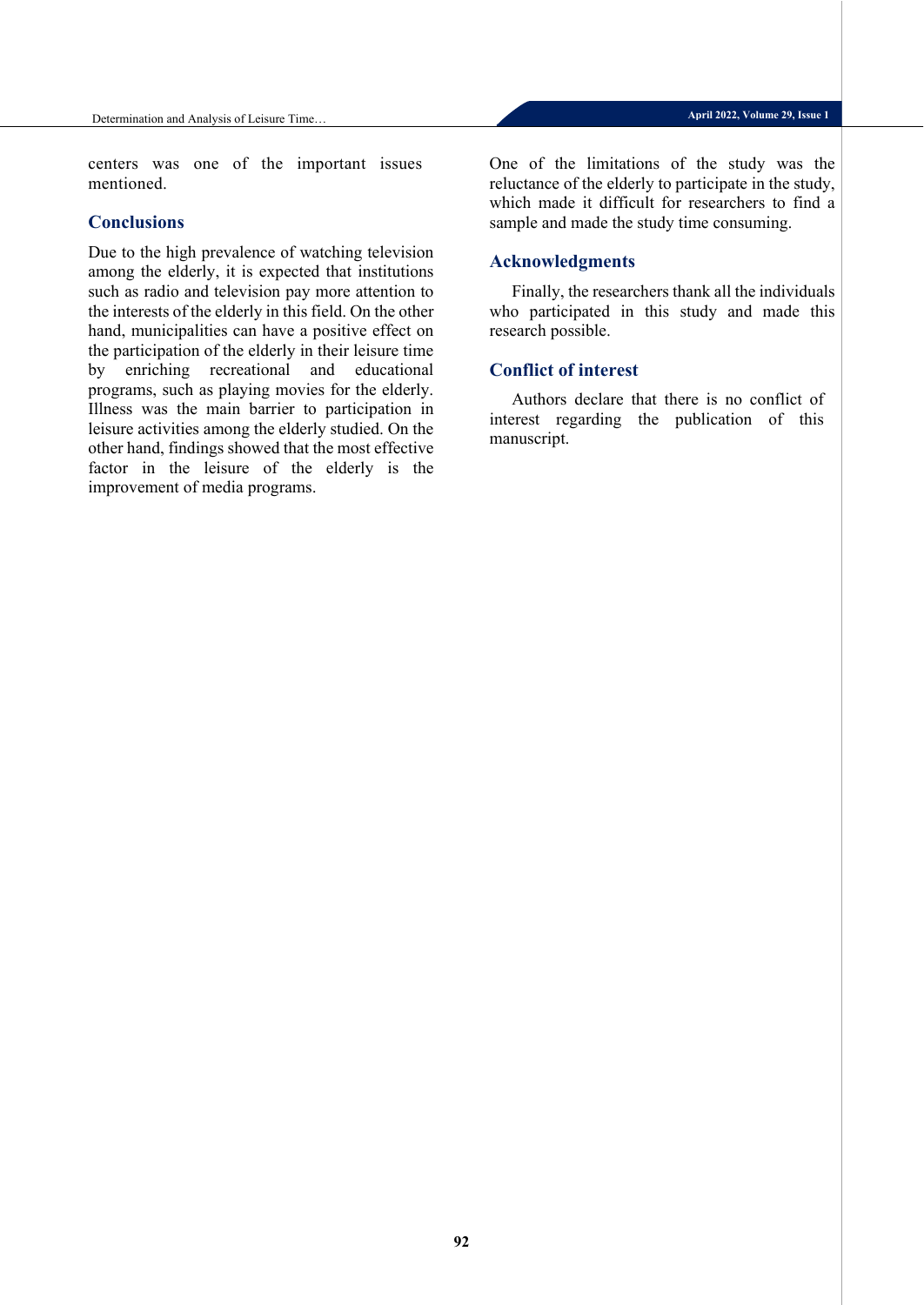# تبيين و تحليل الگوهاي گذران اوقات فراغت در سالمندان: تحليل محتواي كيفي

سیده محبوبه حسینی زارع<sup>۱</sup>، ابوالقاسم پوررضا<sup>۲</sup>، پروانه اصفهانی<sup>۳</sup>، کیانوش عبدی<sup>٤</sup>

.1 دکتري مدیریت خدمات بهداشتی و درمانی، مرکز تحقیقات عوامل اجتماعی مؤثر بر سلامت، دانشگاه علوم توانبخشی و سلامت اجتماعی، تهران، ایران .2 استاد، گروه آموزش بهداشت و ارتقاي سلامت، دانشکده بهداشت، دانشگاه علوم پزشکی تهران، تهران، ایران .3 استادیار، گروه مدیریت خدمات بهداشتی درمانی، دانشکده بهداشت، دانشگا ه علوم پزشکی زابل، زابل، ایران .4 دانشیار، گروه مدیریت توانبخشی، دانشگاه علوم توانبخشی و سلامت اجتماعی، تهران، ایران

**تاریخ دریافت: /10/21 1399 تاریخ پذیرش: 1400/01/17**

**چکیده**

| <b>* نويسندهٔ مسئول</b> : کیانوش           | چچە                                                                                                                             |
|--------------------------------------------|---------------------------------------------------------------------------------------------------------------------------------|
| عبدى                                       |                                                                                                                                 |
| <b>نشانی</b> : تهران، بلوار دانشجو، خیابان | زمینه و هدف <mark>: از آنجایی که مشارکت در فعالیتهای فراغتی، سلامت جسمی و روانی سالمندان را بهبود میبخشد،</mark>                |
| کودکیار. کدپستی ۱۹۸۵۷۱۳۸۷۱                 | در این مطالعه به تبیین و تحلیل الگوهای فراغتی سـالمندان با هدف آشـكارسـازی مشـكلات، نیازها و موانع فراغتی                       |
| تلفن: ۲۲۱۸۰۱۳۲                             | برای سیاستگذاران پرداخته شده است.                                                                                               |
| رايانامه:<br>kabdiuswr@gmail.com           | مواد و روشها <mark>: مطالعه حاضـر، مطالعه کیفی با اســتفاده از تحلیل محتوای قراردادی میباشــد که در آن براســاس</mark>          |
| شناسه ORCID:                               | نمونهگیری هدفمند، ۲۱ سالمند بالای ۶۰ سال با حداکثر تنوع انتخاب شدند و جمعآوری دادهها از طریق مصاحبه                             |
| 0000-0002-9231-5338                        | نیمهساختاریافته تا اشباع دادهها در سال ۱۳۹۷صورت گرفت. از چهار معیار مقبولیت، قابلیت اطمینان، قابلیت انتقال                      |
| شــناســه ORCID نويســنده اول:             | و قابلیت تأیید پیشنهادی گوبا و لینکن برای ارزیابی صحت دادهها استفاده شد.                                                        |
| 0000-0001-8900-0194                        | یافتهها: ســه مضــمون اصــلی شــکل گرفته از مطالعه عبارت بودند از: فعالیتهای اوقات فراغت، موانع مشــار کت در                    |
|                                            | فعاليتهاي اوقات فراغت و عوامل مؤثر بر اوقات فراغت. هشـــت طبقه اصـــلى تفريح، ورزش، تعاملات اجتماعي،                            |
|                                            | اسـتراحت، فعالیت هنری، فعالیت فرهنگی، رسـانه، پرداختن به فرائض دینی، از آنالیز دادهها اسـتخراج شـد. رایجترین                    |
|                                            | فعالیتهای اوقات فراغت در سالمندان، تماشای تلویزیون، پیادهروی، رفتن به پارک و رفتن به مساجد بود. همچنین،                         |
| كليدواژهها:                                | مهم ترین موانع مشارکت در فعالیتهای فراغتی، مشکلات اقتصادی، ناتوانی جسمی و دسترسی نداشتن به تسهیلات                              |
|                                            | ِ فراغت <i>ی</i> بود.                                                                                                           |
| اوقات فراغت، سالمند،                       | نتیجه <i>گ</i> یری <mark>: با توجه به رایجترین فعالیتهای فراغتی در سالمندان و موانع مشارکت در فعالیتهای فراغتی، نهادها و</mark> |
| مطالعه كيفي.                               | سازمانهای مسئول میتوانند با تدارک برنامههای تفریحی، ورزشی، آموزشی و مذهبی از جمله پیادهروی و توجه به                            |
|                                            | غنیسازی برنامههای تلویزیون و در دسترس قرار دادن این تدارکات، زمینه رفاه و سلامت سالمندان را فراهم کنند.                         |

## **.1 مقدمه**

یکی از مهمترین دستاوردهاي علم و تکنولوژي در قرن بیست ویکم، افزایش امید به زندگی در انسان ها و به تبع آن بالارفتن میانگین سن انسانها میباشد که این امر سبب افزایش چشمگیر تعداد و نسبت افراد سالخورده در تمام کشورها شده است (1). براساس تعریف و طبقهبندي سازمان ملل، جوامعی با

بیش از هفت درصد افراد بالاي شصت سال، در طبقه جوامع سالخورده دسته بندي می شوند ( 2). سرشماري صورتگرفته در ایران در سال 1395 نشان دهنده جمعیت 7/3 میلیون افراد مسن بالاي 60 سال می باشد (3) و پیشبینی میشود که این رقم در سال 1429 به 25/9 م یلیون نفر برسد (4).

Copyright © 2022 Sabzevar University of Medical Sciences. This work is licensed under a Creative Commons Attribution- Non Commercial 4.0 International license (https://creativecommons.org/licenses/by-nc/4.0/). Non-commercial uses of the work are permitted, provided the original work is properly cited.

Published by Sabzevar University of Medical Sciences.

مجلۀ علمی ـ پژوهشی دانشگاه علوم پزشکی سبزوار، دورۀ ۲۹، شمارۀ ۱، فروردین و اردیبهشت ۱۴۰۱، ص ۱۰۰–۸۸ [journal@medsab.ac.ir](mailto:journal@medsab.ac.ir) :رایانامه [http://jsums.medsab.ac.ir](http://jsums.medsab.ac.ir/) :سایت آدرس **شاپاي چاپی: 1606-7487**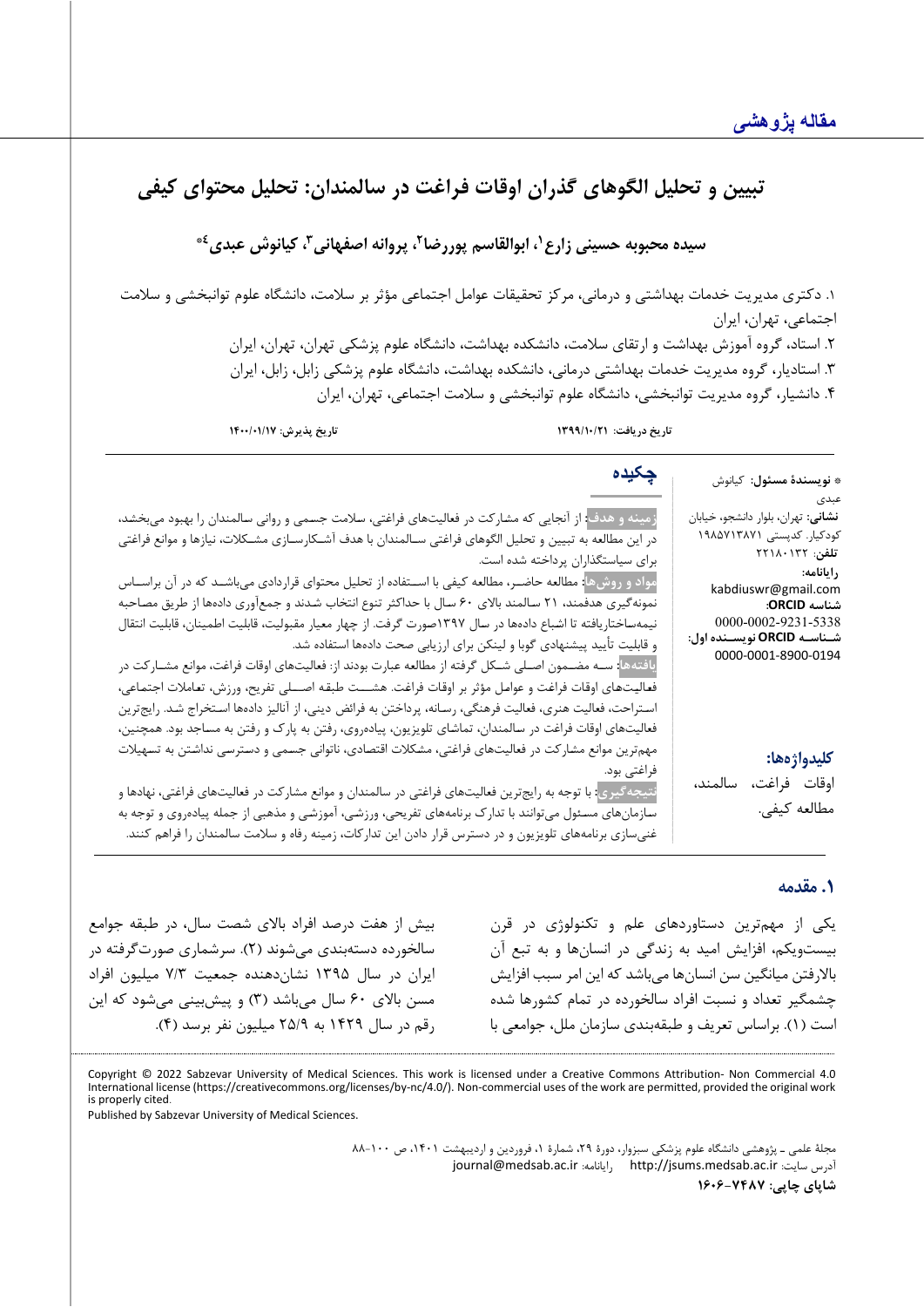ایران پس از پشت سر گذاشتن گذار جمعیتی، به دلیل کاهش مستمر باروري و افزایش امید به زندگی، شاهد تغییرات اساسی و مهم در ساختار سنتی خود بوده است و این تغییرات، سالمندان را بیشتر از دیگر اقشار جامعه تحتتأثیر قرار می دهد (5). افزایش جمعیت سالمندان، تبعات جدي اجتماعی، اقتصادي و بهویژه بهداشت و درمانی دارد که هماکنون نیز داراي مشکلات و محدودیتهایی هستند (6). مطالعات صورتگرفته بر روي افراد سالخورده نشانگر این واقعیت است که با افزایش سن سالمندان، امکان ابتلاي آنها به بیماري هاي مزمن افزایش می یابد (،7 8). بیشتر سالمندان نیاز به خدمات توانبخشی در زمینه هاي حرکتی، عضلانی، بینایی، شنوایی و روانی دارند. تحقیقات وزارت بهداشت ایران نشان می دهد که سالمندان از انواع بیماري ها مانند فشار خون، ناراحتیهاي شنوایی، اختلالات بینایی، تکرر ادرار، یبوست و دیابت رنج می برند ( 9).

ناتوانی سالمندان داراي علل گوناگونی ازجمله: از دست دادن تحرك و عملکرد فیزیکی و متعاقب آن کاهش یا از دست دادن استقلال انجام امور زندگی روزمره، افزایش خطر زمین خوردن و کاهش کیفیت زندگی می باشد. ناتوانی جسمی سالمندان می تواند عواقب زیان آور دیگري مثل بستري شدن، استفاده بیشتر از نظام مراقبت هاي بهداشتی- درمانی و در نهایت مرگ ومیر را به دنبال داشته باشد (10). بیماري ها و ناتواناییهاي گفتهشده، ارتباط تنگاتنگی با سبک زندگی دارند؛ بهگونهای که پیشگیری و درمان نهایی آنها به متغیرهای متعدد رفتاري، اقتصادي، اجتماعی و فرهنگی وابسته است ( 11). اوقات فراغت بهعنوان نوعی فلسفه زندگی و جستجوي خودشکوفایی، یکی از شاخصههاي سبک زندگی محسوب می شود. مطالعات مختلف بر استفاده بهینه از اوقات فراغت و نقش آن در سلامت جسمی و روانی تأکید می کنند و بر پیشگیري بیشتر از درمان، اهمیت می دهند (،12 13).

تحقیقات صورتگرفته نشان دهنده وجود ارتباط مثبت میان فعالیت هاي اوقات فراغت و پیامدهاي سلامتی در سالمندان است و بر اهمیت اوقات فراغت بر افزایش سلامت جسمی و روحی سالمندان در کوتاهمدت و بلندمدت تأکید میکند. بعضی از مطالعات، ارتباط معنی دار ( 14). بین فعالیت هاي ذهنی اوقات فراغت مانند خواندن، حل جدول، مشارکت در فعالیت هاي اجتماعی و کاهش خطر ابتلا به آلزایمر را نشان می دهند (،15 16). مطالعات دیگر بر اهمیت فعالیت هاي جسمی منظم و مزایاي چشمگیر آن در طول عمر در هر دوره سنی تأکید داشتند؛ زیرا انجام فعالیت هاي جسمی، بزرگترین فرصت را

براي افزایش سالهاي زندگی مستقل و فعال فراهم می آورد و کیفیت زندگی را ارتقا میدهد (،16 17). محیط فراغتی مناسب نیز می تواند تأثیر مثبتی بر کیفیت زندگی و سلامت سالمندان داشته باشد. موران و همکاران در پژوهش خود به این نتیجه رسیدند که عوامل محیطی می توانند در فعالیت هاي فراغتی افراد سالمند تأثیرگذار باشد (14). فعالیت هاي اوقات فراغت، مزایاي زیادي براي سالمندان دارد اما موانع متعددي نیز براي مشارکت سالمندان در فعالیت هاي فراغتی وجود دارد که به موجب آن، سالمندان جزو کمتحرك ترین گروه جمعیتی به حساب میآیند ( 17). پژوهش ها نشان میدهند که موانع انجام فعالیت جسمانی نیز متعدد می باشند ( 18).

مطالعه حاضر با هدف تحلیل و ارزیابی نحوه گذراندن اوقات فراغت در سالمندان انجام شد تا با تبیین نحوه گذران اوقات فراغت در آنها و همچنین شناخت مشکلات، نیازها و موانع بتوان شواهدي براي سیاستگذاران و برنامه ریزان حوزه سالمندان فراهم کرد.

# **.2 مواد و روش ها**

این پژوهش به صورت کیفی انجام شد. داده هاي این پژوهش از طریق مصاحبه نیمه ساختاریافته با افراد سالمند در سال 1397 به دست آمد. نمونه گیري به صورت گلوله برفی انجام شد؛ بنابراین در ابتدا با یک سالمند شاغل مصاحبه شد و او نفر بعدي را معرفی کرد. 21 سالمند در مطالعه شرکت داشتند. نبود مشکلات جدي جسمی و روانی و توانایی برقراري ارتباط، معیارهاي ورود به پژوهش بود . یک راهنماي مصاحبه براساس اهداف پژوهش و مطالعات گذشته طراحی گردید. علت وجود راهنماي مصاح به نداشتن درك سالمندان از مفهوم اوقات فراغت بود که براي رفع آن باید به مصاحبه جهت داده می شد. برخی از سؤالات راهنماي مصاحبه عبارت بودند از: در طول روز به چه کارهایی مشغول هستید؟ آخر هفته ها به چه کارهایی مشغول هستید؟ چه کارهایی را به اجبار انجام می دهید؟ ت مرکز اصلی سؤالات مصاحبه بر روش هاي گذراندن اوقات فراغت و موانع آن بود. چنانچه مصاحبه ها خوب پیش می رفت سؤالات راهنما پرسیده نمی شد. انجام مصاحبه ها به صورت هدفمند و با بیشترین تنوع تا مرحله اشباع داده ها ادامه یافت ( 21 مصاحبه با 21 مشارکت کننده). مصاحبه ها در پارك ها، منازل، مساجد، سراي محله و محل کار سالمندان در مناطق مختلف شهر تهران براساس تمایل و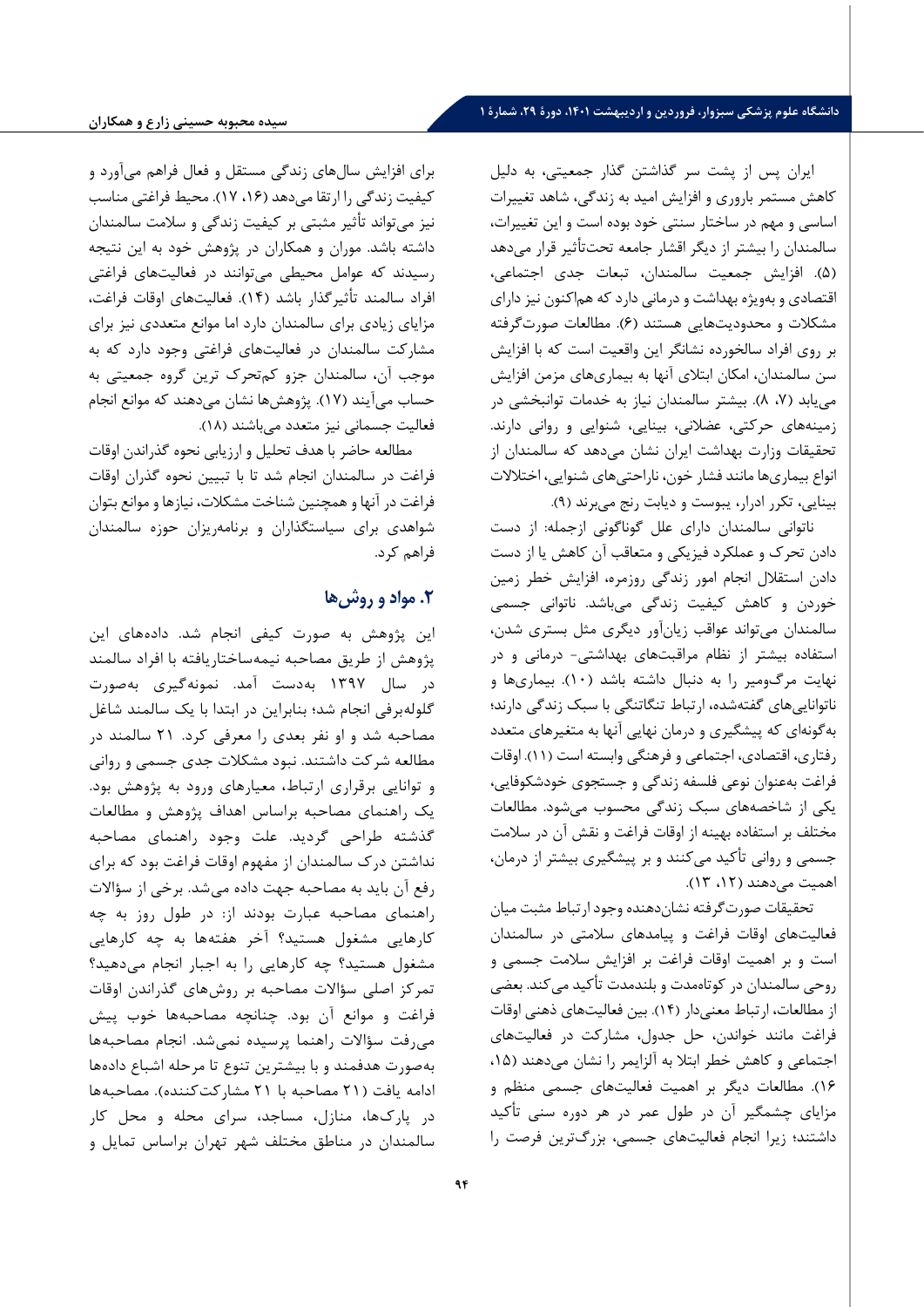### **تبیین و تحلیل الگوهاي گذران اوقات ....**

راحتی شرکت کنندگان انجام شد. به منظور رعایت حداکثر تنوع سالمندان مرد و زن، از کلیه موقعیت هاي تحصیلی، شغلی، اجتماعی و جغرافیایی دعوت به همکاري شدند. در صورتی که سالمندان تمایلی به ادامه مشارکت نداشتند می توانستند از مطالعه خارج شوند که در مطالعه ما این اتفاق نیفتاد.

پیش از انجام مصاحبه، هدف مطالعه به مشارکت کنندگان توضیح داده شد و از آنها رضایت آگاهانه اخذ شد؛ مدت زمان انجام مصاحبه ها بین 30 تا 60 دقیقه به طول انجامید. مصاحبه با سؤال «در طول روز به چه کارهایی مشغول هستید» آغاز می گشت. محقق نسبت به ضبط صداي شرکت کنندگان و یادداشت برداري اقدام می کرد. در نهایت مصاحبه هاي ضبط شده کلمه به کلمه پیاده شد. پیش از شروع مصاحبه، پرسش نامه مشخصات جمعیتی اجتماعی توسط شرکت کنندگان تکمیل شد و سپس مصاحبه با کسب اجازه و برقراي ارتباط و جلب اعتماد شرکت کننده آغاز گردید.

براي تجزیه وتحلیل داده ها از روش تحلیل محتواي قراردادي استفاده شد. آنالیز داده ها هم زمان با جمع آوري داده ها انجام شد . تجزیه وتحلیل داده ها با توجه به مراحل پیشنهادي گرانهیم و لندمن انجام شد ( 19) . این رویکرد شامل سه مرحله آمادهسازی ۱ ، سازماندهی <sup>۲</sup> و گزارش دهی ۳ است که مرحله اول با انتخاب واحد تجزیه وتحلیل شروع می شود. مناسب ترین واحد تجزیه وتحلیل، کل متن مصاحبه می باشد. مرحله دوم شامل کدبندي باز و خلق طبقات است و مرحله سوم نیز شامل یک نقشه مفهومی، یک مدل یا نمایشی از طبقات است.

در مطالعه حاضر محتواي هریک از مصاحبه هاي ضبط شده، کلمه به کلمه پیاده سازي و چندین بار سطر به سطرخوانده شد تا درك کلی از متن به دست آمد. سپس واحدهای معنایی، خلاصه واحدهای معنایی و کدگذاری باز صورت گرفت؛ به این صورت که جملاتی که پاسخ سؤالات مطرح شده در مصاحبه بودند به صورت واحد معنایی و خلاصه واحد مشخص درآمدند. سپس به مفاهیم اصلی در خلاصه واحد معنایی، یک کد اختصاص داده شد که با مقایسه کدهاي مشابه با یکدیگر، فهرستی از زیرطبقات به دست آمد. در آخر، زیرطبقات بازخوانی شدند و سپس براساس تشابه و ارتباط زیرطبقات با یکدیگر، طبقات

1 Preparation

دسته بندي شد و در نهایت مضمون اصلی استخراج گردید . به منظور تحلیل داده ها از نرم افزار 10 MAXQDA استفاده گردید.

در این مطالعه از چهار معیار گوبا و لینکن یعنی مقبولیت، قابلیت اطمینان، قابلیت انتقال و قابلیت تأیید براي ارزیابی و صحت داده ها استفاده شد ( 20) . براي تأیید اعتبار و مقبولیت داده ها تلاش شد با انتخاب شرکت کنندگان داراي تجارب متفاوت، جمع آوري داده ها با روش مصاحبه، جمع آوري میزان کافی از داده ها، توضیح چگونگی شکل گیري طبقات و ارائه چندین مصاحبه به شرکت کنندگان براي تأیید یافته ها، تطابق متن پیاده شده مصاحبه ها و کدهاي استخراجی با تجربیات آنها به باورپذیري داده ها کمک شود ( 21) . براي قابلیت اطمینان داده ها تلاش شد تا از همه شرکت کنندگان سؤالاتی در حوزه هاي یکسانی پرسیده شود . معیار سوم براي صحت و استحکام داده ها، قابلیت انتقال بود؛ یعنی یافته ها بتوانند انتقال پیدا کنند یا قابلیت کاربرد در دیگر محیط ها یا گروه هاي مشابه را داشته باشند. در این پژوهش، با انجام توصیفات عمیق و تحلیلی و غنی از زمینه و خصوصیات شرکت کنندگان، توصیف بستر مطالعه و توصیف واضح و روشن از موانع و محدودیت ها، شرایط استفاده از یافته ها در دیگر بسترهاي اجتماعی براي خوانندگان فراهم شد ( 22) . به منظور نیل به معیار قابلیت تأیید، تمامی مراحل انجام تحقیق بهویژه مراحل تحلیل دادهها در تمام مسیر به صورت مشروح و مبسوط ثبت شد تا چنانچه محقق دیگري مایل به ادامه پژوهش در این حوزه باشد به راحتی بتواند براساس مکتوبات و مستندات موجود مربوط به مصاحبه ها و تحلیل ها و سایر مراحل پژوهش این کار را دنبال کند.

این مطالعه برگر فته از طرح پژوهشی با کد اخلاق علوم گروه مصوب IR.TUMS.VCR.REC.1395.320 مدیریت و اقتصاد بهداشت دانشکده بهداشت دانشگاه علوم پزشکی تهران می باشد .

# **.3 یافته ها**

تعداد 21 ســالمند از مناطق مختلف شــهر تهران با رضــایت آگاهانه در این مطالعه شـرکت کردند. از این تعداد، 11 نفر مرد و 10 نفر زن بودنـد کـه در رده ســـنی 60 تـا 82 ســـال قرار داشتند. نه نفر از سالمندان، تحصیلات دانشگاهی داشتند و چهار

<span id="page-7-1"></span><span id="page-7-0"></span>3 Reporting

<sup>2</sup> Organization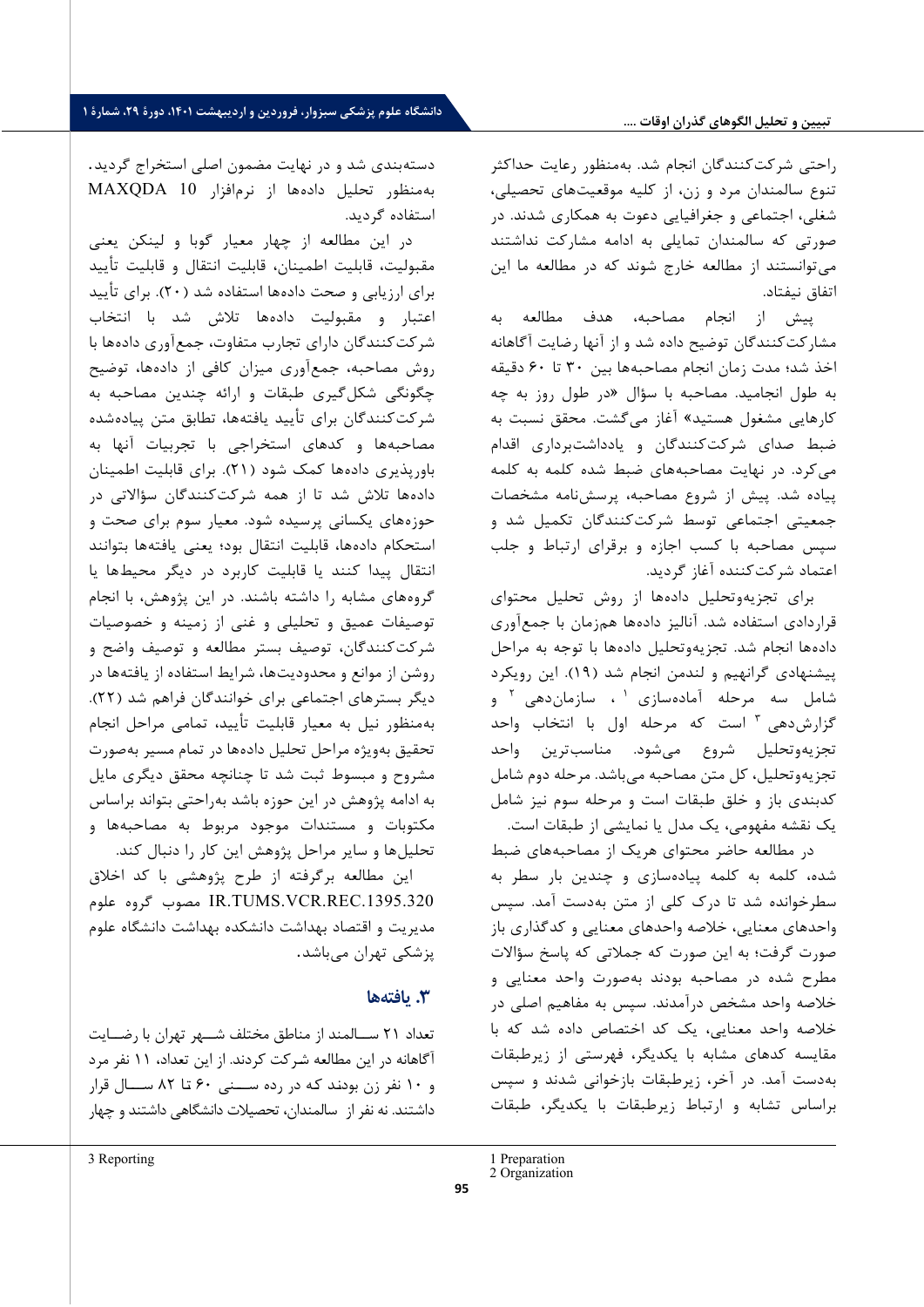**دانشگاه علوم پزشکی سبزوار، فروردین و اردیبهشت ،1401 دورة ،29 شمارة 1**

نفر د یپلمه بودند. همسـر دو مشـارکت کننده فوت کرده بود و 19 نفر متأهل بودند.

از تجزیهوتحلیل دادههای بهدســتآمده از این پژوهش، ســه مضـــمون اصـــلي (شــــامل فعاليتهاي رايج اوقات فراغت، موانع مشــــارکت در فعاليتهاى اوقات فراغت و عوامل مؤثر بر اوقات فراغت)، ۱۴ مضمون فرعی و ۵۷ زیرطبقه شکل گرفت. در جدول 1 مضـام ین اصـل ی و فرع ی و کدها ي شـکل گرفته از نتایج مصـاحبه

نشــان داده شــده اســت. در ميان فعاليتهاي رايج، اوقات فراغت، تـمـاشــــاي تـلـویـزیـون، بـیشـــتـریـن مـحـبـوبـیـت را در مـیـان مشـارکتکنندگان داشـت. همچنین بیماري مشـارکتکننده، از جمله موانع اصــلی مشــارکت در فعالیتهاي اوقات فراغت بود. یافتهها حاکی از آن بود که بهبود برنامههاي رسانهاي، بیشترین عامل مؤثر بر اوقات فراغت است (جدول 1).

| مضامین اصلی                | مضامين فرعى   | زيرطبقات                                                                        |
|----------------------------|---------------|---------------------------------------------------------------------------------|
|                            | ر سانه        | تماشای فیلم و سریالهای تلویزیونی، تماشای سریالهای شبکههای ماهوارهای،            |
|                            |               | گوش دادن به اخبار، گوش دادن به رادیو، گوش دادن به موسیقی، استفاده از اینترنت،   |
|                            |               | رفتن به سینما و تئاتر، استفاده از شبکههای اجتماعی تلگرام و واتساپ               |
| فعاليتهاى رايج اوقات فراغت | فرايض ديني    | رفتن به مسجد، شرکت در جلسات قرآن، قرائت قرآن، انجام امور خیریه                  |
|                            | تفريح         | رفتن به پارک، بازی، رفتن به قهوهخانه، رفتن به مراکز خرید، رفتن به پیک نیک،      |
|                            |               | رفتن به مسافرت، اردوهای زیارتی                                                  |
|                            | ورزش          | انجام ورزش و نرمش، رفتن به کوهنوردی، شنا کردن، قدم زدن و پیادهروی در            |
|                            |               | خیابان، رفتن به باشگاه ورزشی                                                    |
|                            | تعامل         | گپ و گفتگو با خانواده و آشنایان، دید و بازدید، نگهداری از نوهها و نتیجهها، تلفن |
|                            |               | به آشنایان، رفتن به مهمانی و جشن                                                |
|                            | فرهنگى        | شعرخوانی، خواندن کتاب و روزنامه، حل کردن جدول، بازی شطرنج، پخت و پز             |
|                            | انجام كارهاى  | گل کاری و باغبانی، بافتنی، انجام کارهای فنی                                     |
|                            | هنري          |                                                                                 |
|                            | استراحت       | خوابيدن، چرت زدن                                                                |
| موانع مشارکت در            | بيمارى        | بیماری شرکتکننده در مطالعه، بیماری همسر، ضعف جسمی، بیحوصله بودن                 |
| فعاليتهاى اوقات فراغت      | عوامل اقتصادى | نداشتن توان مالی، گران بودن بلیتهای مراکز تفریحی، قیمت بالای خدمات در           |
|                            |               | مراكز تفريحي                                                                    |
|                            | برنامەريزى    | دسترسی نداشتن به مکانهای تفریحی، فقدان مکانهای مناسب، درک نادرست                |
|                            | مسئولين       | مسئولين از اوقات فراغت سالمندان                                                 |
| عوامل مؤثر بر گذران اوقات  | عوامل اقتصادى | رایگان کردن مراکز تفریحی، مهیا کردن تسهیلات حملونقل رایگان در راستای            |
| فراغت                      |               | بهبود دسترسی، ارزان کردن خدمات ارائه شده در مراکز تفریحی                        |
|                            | عوامل فرهنگى  | بهبود برنامههای رسانه، بهبود برنامههای مساجد، برگزاری اردوهای زیارتی            |
|                            | عوامل اجتماعي | ایجاد اتاق های گفتگو در فرهنگسراها، ایجاد برنامههای گردش با همسالان             |

**جدول .1 زیرطبقات، مضامین فرعی و مضامین اصلی اوقات فراغت** 

## **مضمون :1 فعالیت هاي اوقات فراغت**

فعالیت هاي اوقات فراغت، فعالیتهایی هستند که اعضاي جامعه فارغ از اجبارهاي محیط کار و الزامات زندگی انجام می دهند. در این پژوهش، موضوعات فرعی فعالیتهاي اوقات فراغت، شامل رسانه، فرائض دینی، تفریح، ورزش، تعامل فرهنگی، انجام کارهاي هنري و استراحت بود.

**رسانه :** کدهاي مضامین رسانه شامل تماشاي فیلم و سریالهاي

تلویز یونی، تماشاي سریالهاي شبکه هاي ماهوارهاي ، گوش دادن به اخبار، گوش دادن به رادیو، گوش دادن به موسیقی، استفاده از اینترنت، رفتن به س ینما و تئاتر، استفاده از شبکه هاي اجتماعی تلگرام و واتساپ بود.

خانم 75 ساله: «بیشتر وقتم تو خونه به تماشاي سریال می گذره» (م. مشارکت کننده، 4). از میان شبکه هاي اجتماعی، تلگرام از مقبولیت بیشتري برخوردار بود. عضویت در کانال هاي خانوادگی، اخبار، پزشکی و دوستان رواج بیشتري داشت.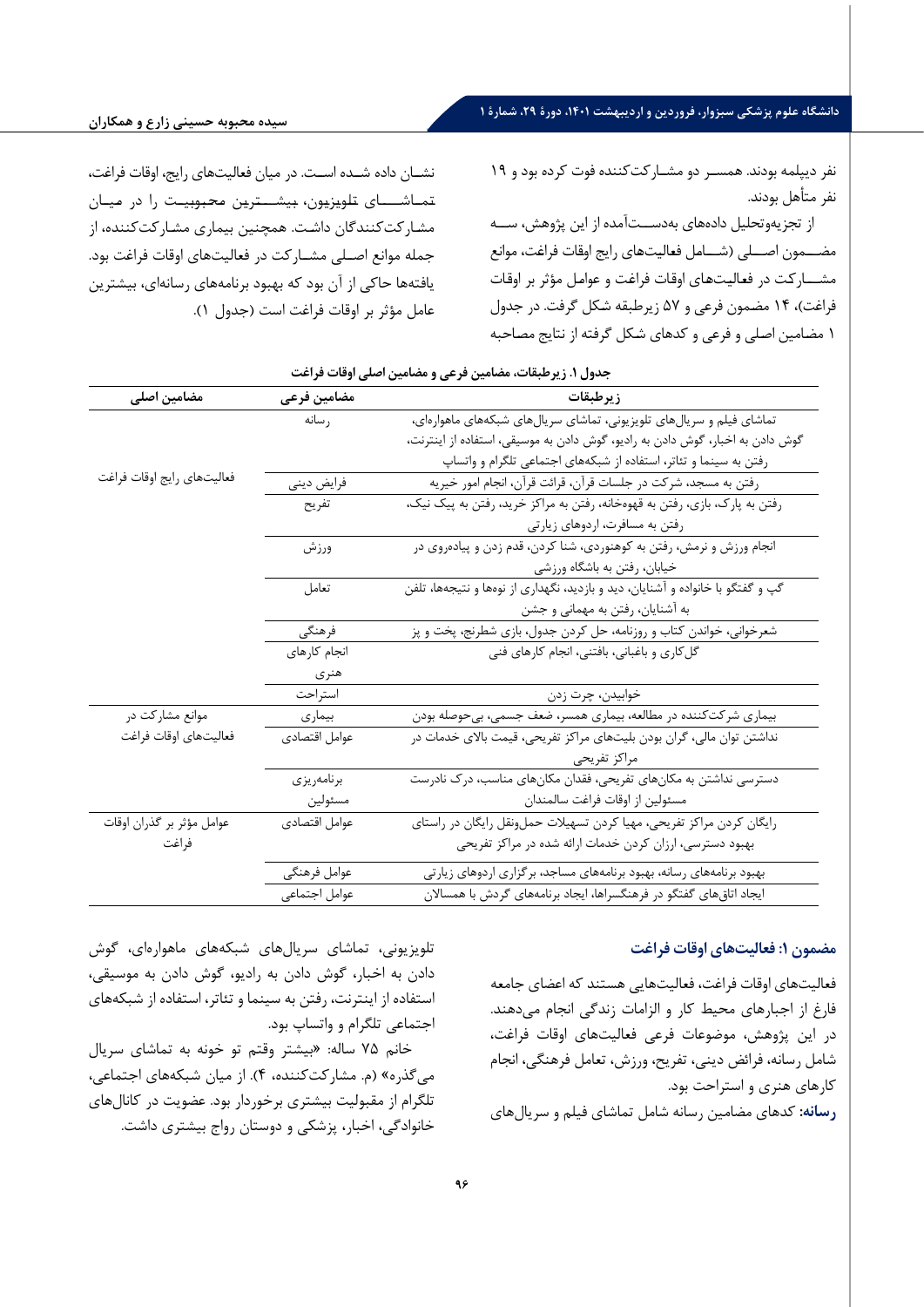#### **تبیین و تحلیل الگوهاي گذران اوقات ....**

خانم 65 ساله: «تو گروههاي تلگرامی زیادي عضوم. از گروههاي فامیلی و خانوادگی تا معرفی سریال و اخبار. دو تا از بچههام آمریکان. هر شب باهاشون تماس واتساپی دارم» (م 1).

**فرائض مذهبی :** با توجه به بافت دینی جامعه ایرانی، عبادت جزو تفکیکناپذیري از فرهنگ مردم است. فرائض مذهبی شامل مفاهیم نماز، قرآن، دعا، نماز جماعت در مسجد، نماز جمعه و انجام امور خیر بود.

خانم 65 ساله: «به کارهاي داوطلبانه علاقه زیادي دارم. هر روز میرم بیمارستانی که قبلاً اونجا شاغل بودم و بهعنوان پرستار خدمت میکنم. دیدن بهبود بیماران، حال خوبی به من می ده» (مشارکتکننده 17).

آقاي 67 ساله: «تا بعدازظهر که سر کار هستم. براي نماز مغرب و عشاء به مسجد می رم. زودتر میرم مسجد تا دوستام رو ببینم و از این ور و اون ور صحبت کنیم» (م، 16).

**تفریح :** یکی از زیرطبقههاي تفریح، رفتن به پارك بود. مردان تمایل بیشتري به گذران اوقات فراغت در پارك داشتند.

آقاي 82 ساله: «خانمم روماتیسم و دیسک کمر داره. براي همین من کارهاي خونه رو انجام می دم. صبح ها تا ساعت 9:30 کنار خانم می مونم. ناهار رو بار میذارم و بعد با دوستان قرار می ذارم و به پارك می رم. با دوستان سنگچین بازي میکنیم و صحبت می کنیم و دور پارك راه می ریم» (م 2).

**تعامل :** منظور از تعامل، دید و بازدیدهایی است که به صورت حضوري یا تلفنی انجام می گیرد. زیرمقوله تعامل، شامل رفتوآمد خانوادگی، نگهداري از نوه ها و نتیجه ها، رفت وآمد با دوستان و همسایهها، تماس با فرزندان و دوستان و آشنایان، صحبت با همسالان و شرکت در مهمانی ها و جشنها است.

آقاي 67 ساله: «بعدازظهر که از سرکار میام خونه کنار خانم چایی میخورم و گپ می زنیم. بعد تلفن رو برمیدارم و به بچهها زنگ می زنم تا حالشون رو بپرسم. آدم اجتماعی هستم. بیشتر آخر هفتهها با فامیل به پارك میریم. کنار فامیل قصه می گم. جوك می گم. شعر می خونم. نمی ذارم کسی ساکت باشه. حسابی خوش میگذرونیم. مسافرت هم ز یاد میرم» (م 7).

**ورزش :** با توجه به وضعیت بدنی سالمندان و نیاز اساسی سالمندان به تحرك، ورزش به جزئی اساسی در اوقات فراغت سالمندان بدل شده است. مقوله ورزش از مفاهیم متعددي شامل: پیاده روي، ورزش صبحگاهی، رفتن به باشگاه هاي ورزشی، شنا و کوهنوردي را شامل می شد.

آقاي 67 ساله: «چون شاغلم تعطیلات و آخر هفته ها به کوه می رم. گروههاي کوه نوردي هستند که می خوان اونها رو به کوه ببرم. اگر برنامه کوهنوردي سنگین داشته باشم دو روزه میرم. الان که تنها شدیم و بچهها سر خونه و زندگی شون رفتن و خانم تنهاست کوه هاي یک روزه رو میرم» (م 6).

# **فرهنگی**

**هنري :** خانم 75 ساله: «عاشق گل هستم. خونه پر شده از گل و من مرتب گل میخرم. به شیرینی پزي هم علاقه دارم؛ بهخصوص شیرینی هاي اردبیل رو درست می کنم و براي همسایهها میفرستم. اونها خیلی علاقه دارند. پسرم در پاساژ پارچهفروشی داره. از شیرینی هایی که درست می کنم به اون هم می دم که ببره» (م 3).

آقاي 76 ساله: «خونه ي باغچه کوچیک داره. وقت زیادي از روز تو باغچه میچرخم. گل می کارم سبزي می کارم. تو شمال هم باغ داریم. شمال هم که می ریم مدام به باغبونی مشغولم»  $(15)$ 

**استراحت :** سالمندان شرکتکن نده در مطالعه، چرتهاي روزانه را از جمله موارد ضروري میدانستند.

خانم 70 ساله: «بعد از ناهار میخوابم. بچه ها برام کتاب آوردن که بخونم اما حوصله ندارم» (م 9).

# **مضمون :2 موانع شرکت در فعالیت هاي فراغتی**

از دیگر مضامین مهم در پدیده اوقات فراغت موانع استفاده از اوقات فراغت بود.

**عوامل اقتصادي :** خانم 76 ساله: «مسائل و مشکلات سالمندي بسیار زیاده. درآمدها کمه. نه براي طول هفته می شه برنامه ریزي کرد نه آخر هفته. باید مدام در خونه بمونی. نه سفري، نه تفریحی. می خواي مهمونی بگیري پول نداري» ( م 10).

**برنامه ریزي مسئولین :** آقاي 69 ساله: «براي سالمندان هیچ برنامه ریزی وجود نداره. از خونه میای بیرون همه پیاده رو پر از چاله هستش. مدام می ترسی بیوفتی. می ري پارك تو مسیر، ي صندلی نیست که استراحت کنی. چهار تا برنامه درست حسابی نه تو تلویزیون میبینی نه تو فرهنگسراها یا حتی تو پاركهاي محله» (م 6).

**بیماري :** زن 75 ساله: «همسرم مریضه. باید مدام خونه باشم. بیشتر وقتا برنامه هام رو کنسل می کنم. دلم نمیاد تنهاش بذارم»  $(A<sup>4</sup>)$ .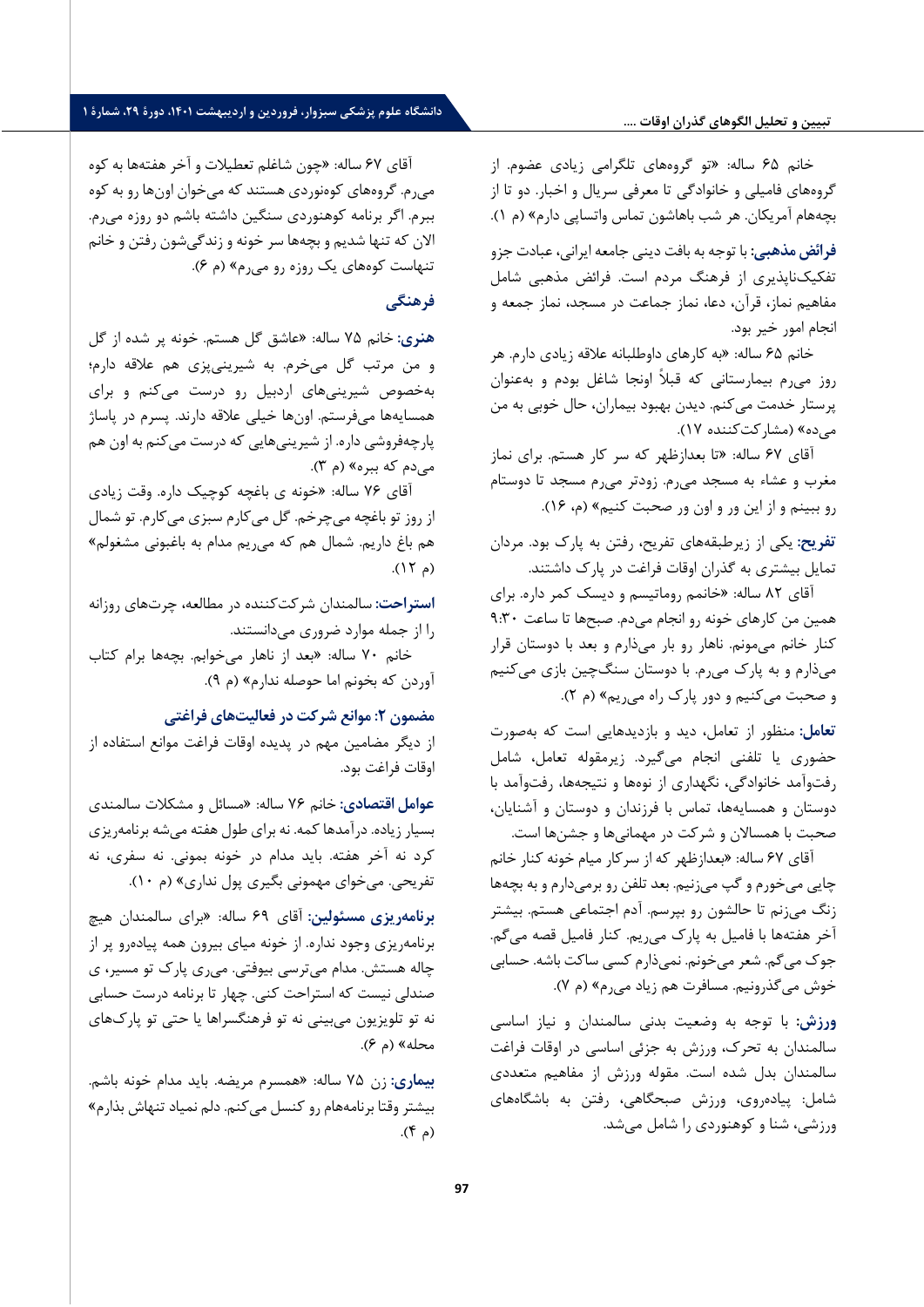# **دانشگاه علوم پزشکی سبزوار، فروردین و اردیبهشت ،1401 دورة ،29 شمارة 1**

**مضمون :3 عوامل مؤثر مشارکت در فعالیت هاي فراغتی**  مضمون مهم دیگر در پدیده اوقات فراغت، عوامل مؤثر در مشارکت در اوقات فراغت از دیدگاه سالمندان بود.

**عوامل فرهنگی :** آقاي 60 ساله: «ما سالمندا زیاد مسجد می ریم. مسئولین باید برنامه هاي مساجد رو بهتر کنن؛ مثلاً مسابقه ورزشی بذارن هم باعث تحرك میشه هم زمینه هاي خوشحالی رو فراهم می کنه. از طرفی برنامه هاي تلویزیون هم بهدردبخور نیست. باید روي برنامه ها کار بیشتري بشه» (م 21).

**عوامل اجتماعی :** آقاي 65 ساله: «برنامه هاي محلی براي سالمندان بیشتر بشه. تو سراي محلهها بیشتر کلاسها براي بچههاست. تو فرهنگسراها اتاقهاي گفتگو بذارن تا فرصت دوستیابی زیاد بشه» (م 20).

 **عوامل اقتصادي :** خانم 65 ساله: «اگه شهرداري تورهاي مجانی بذاره خیلی خوب میشه» (م 1).

اقاي 60 ساله: «اگر پول باشه همهچیز حل میشه. وقتی نیست دولت باید حمایت کنه و همهچیز رو مجانی در اختیار ما قرار بده» (م 21).

# **.4 بحث و نتیجه گیري**

هدف این پژوهش، شناسایی روشهاي گذران اوقات فراغت در سالمندان شهر تهران بود. نتایج پژوهش حاضر به طبقات رسانه، فرایض دینی، تفر یج، ورزش، تعامل، فرهنگی، انجام فعالیت هاي هنري و استراحت ختم شد. مطالعه صورت گرفته روي طبقات و زیرطبقات منتج شده از مطالعه نشان داد که رایجترین فعالیت فراغتی در میان سالمندان، تماشاي تلویزیون است. مطالعات زیادي در راستاي تأیید تماشاي تلویزیون بهعنوان رایجترین فعالیت فراغتی بودند. کنده و تریادو در اسپانیا، لی در کره، چنگ در هنگکنگ، کرنتز در امریکا رتبه اول گذران اوقات فراغت در سالمندان را تماشاي تلویزیون دانستهاند (27-32). یکی از دلایل استقبال از تماشاي تلویزیون در اوقات فراغت، نیاز نداشتن به فعالیت فیزیکی است؛ زیرا بیشتر سالمندان محدودیتهاي جسمی دارند. از دلایل دیگر میتوان به ارزان بودن و در دسترس بودن تماشاي تلویزیون اشاره کرد.

پیاده روي نیز از جمله رایجترین فعالیت هایی بود که سالمندان در اوقات فراغت خود به آن میپرداختند که از جمله فعالیتهای رایج فراغتی سالمندان اروپایی نیز پیادهروی بود (28). مطالعات نشان دادهاند که پیاده روي با کاهش خطر برخی

بیماري هاي مزمن مانند فشارخون بالا، بیماري هاي قلبی- عروقی و انواع دیابت مرتبط است ( 29). میتوان گفت به این دلیل که پیاده روي، ورزشی بیخطر و آسان است، نیاز به تجهیزات خاص ندارد و بهراحتی در دسترس است و در نزدیکی، داخل یا بیرون خانه، به تنهایی یا بهصورت گروهی قابل اجرا است مورد توجه سالمندان می باشد ( ،30 31).

از جمله دیگر فعالیت هاي فراغتی مورد استقبال سالمندان، رفتن به پارك در طی روز بود. در مطالعه مداح نیز رفتن به پارك، از فعالیتهاي رایج پر کردن اوقات فراغت در سالمندان ایران بود (31).

در میان فعالیت هاي فراغتی، به رفتن به مساجد هم اشاره شده بود. مطالعه مداح، حضور در مساجد و مجالس مذهبی در اوقات فراغت را ازجمله رایجترین فعالیت ها در بین سالمندان بیان کرده بود. مداح که در مطالعه خود به مقایسه انجام فرائض مذهبی در سالمندان ایران و سالمندان ایرانی مقیم سوئد پرداخته بود نشان داد که میزان مشارکت در فعالیتهاي مذهبی در سالمندان ایرانی مقیم سوئد بسیار کمتر از سالمندان ایرانی است (31).

در مطالعه حاضر، فعالیت هاي فراغتی که کمتر مورد استقبال سالمندان قرار می گرفت نیز بررسی شدند. مطالعه از جمله فعالیتهاي فراغتی بود که کمتر مورد اقبال قرار می گرفت. پژوهش مداح، نتایج مطالعه ما را تأیید می کرد (31). نتایج مطالعه نوروزي نیز نشان داد که سالمندان ایرانی علاقه زیادي به مطالعه ندارند (32). نتایج تحقیق بر روي اوقات فراغت سالمندان اروپایی نشان داد که برخلاف سالمندان ایرانی، سالمندان کشورهاي اروپایی وقت زیادي از اوقات فراغت خود را [1](#page-10-0) به مطالعه اختصاص می دهند؛ به طوري که مطالعه پایلارد برگ نشان داد که رایجترین فعالیتی که سالمندان سوئد به آن مشغول هستند، مطالعه می باشد. در باب توضیح علت این امر می توان گفت مطالعه، فعالیتی فردي است که نیاز به محیط خاصی ندارد و ارزان است (33).

<span id="page-10-0"></span>انجام کارهاي هنري، از دیگر فعالیتهایی بود که کمتر مورد استقبال سالمندان قرار میگرفت. نتیجه مطالعه چنگ و همکاران نیز به درگیر نشدن سالمندان در فعالیت هاي اینچنینی اشاره داشت (26). اما مطالعه لی و همکاران نشان داد که دومین فعالیتی که سالمندان در اوقات فراغت خود به آن میپردازند انجام کارهاي هنري است (34).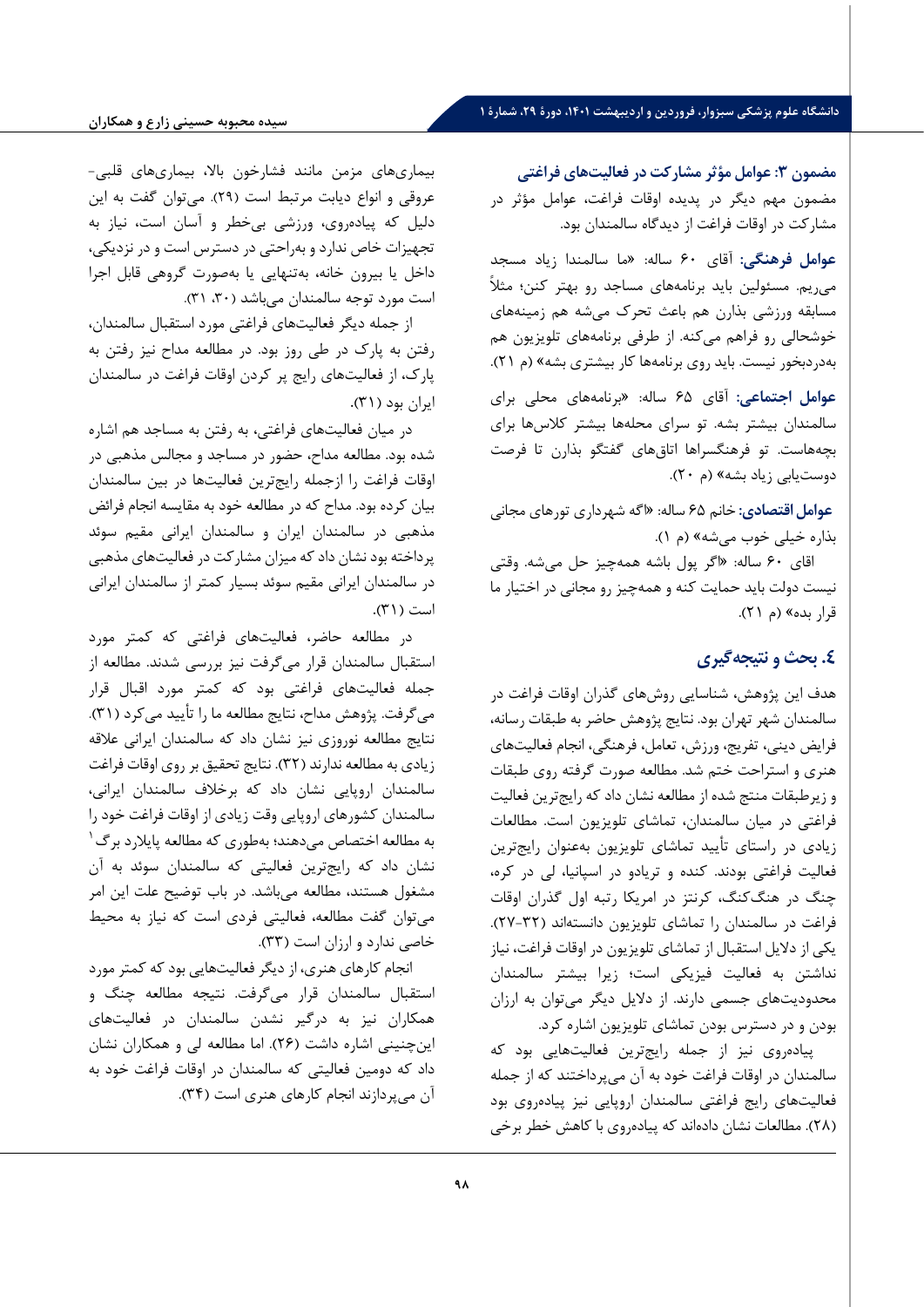بنا بر یافته هاي مطالعه می توان گفت رایجترین فعالیت هاي اوقات فراغت در سالمندان شهر تهران عبارت هستند از: تماشاي تلویزیون، پیادهروي، رفتن به پارك و مساجد.

یکی از مضامین دیگر این مطالعه، موانع مشارکت نکردن در فعالیت هاي فراغتی بود. از جمله موانع مشارکتی که سالمندان بیشتر بر آن تأکید داشتند ابتلا به بیماري بود. مطالعه ما همراستا با مطالعه درویشپور و همکاران بود که در آن، ابتلا به بیماري هاي مزمن را از عوامل مؤثر بر مشارکت نکردن در فعالیت هاي فراغتی می دانست (37). از دیگر موانع مشارکت در فعالیت هاي فراغتی، دوري راه و دسترسی نداشتن بود. می توان گفت مشارکت در فعالیت هاي فراغتی به همان نسبت که به قصد و تمایل فرد بستگی دارد به شرایط محیط، امکانات و دسترسی نیز بستگی دارد (35)؛ به طوري که ایجاد مشارکت، نیازمند وجود شرایط و بسترهاي مناسب آن است. به نظر گاروتی، مشارکت به طور مؤثر محقق نمی شود مگر اینکه قوانین و زیرساختهاي لازم براي ترویج مشارکت موجود باشد (36). هر اندازه امکانات بیشتر و متنوع تر فراغتی در اختیار سالمندان باشد مشارکت در فعالیت هاي فراغتی، بیشتر است. در مطالعه درویشپور و همکاران، هزینهها، مشکلات رفتوآمد و بیماري ها مهم ترین موانع مشارکت سالمندان تهرانی بود (37). می توان گفت شرایط اقتصادي حاکم بر جوامع، از عوامل مهمی هستند که بر تمامی معادلات دیگر اجتماعی، تأثیرگذار میباشند. به دلیل ضعف اقتصادي در کشورهاي در حال توسعه، قدرت ابداع

- [8]. Mansouri, T., Armoon, B., Khoshgoftar, M., & Harooni, J. The healthstatus of the older people in Nain. Pajouhan Scientific Journal,2017; 16(1) :19-26.
- [9]. Howard, J. N., Walsh, E. G., & Jones, J. M. Integrated Care's Demandson the Aging Network: A Double-Edged Sword. Public Policy & Aging Report,2019, 29(2), 67-72.
- [10]. Monma T, Takeda F, Noguchi H, Takahashi H, Tamiya N, The Impact of Leisure and Social Activities on Activities of Daily Living of Middle-Aged Adults: Evidence from a National Longitudinal Survey in Japan, PLoS One, 2016; 11(10) e0165106.
- [11]. Tahereh M. S, Loghman K, ["Relation of between how leisure](http://fmss.journals.pnu.ac.ir/article_1736.html?lang=en)  [and mental health teachers athletes and non- athlet shahin](http://fmss.journals.pnu.ac.ir/article_1736.html?lang=en)  [shahr city,](http://fmss.journals.pnu.ac.ir/article_1736.html?lang=en) Psychology, 2015; 2(6)73-81.
- [12]. Karimian, J., Hosseini, T. A., Shekarchizadeh, P., & Nafchi, S. M. M. The relationship between social capital and the way of spending leisure time, based on physical activities. Journal of education and health promotion,2015, 4.
- [13]. Mana, J., & Bezdicek, O. Cognition in successful aging: Systematic review and Gerontologist,2020, 1-9.
- [14]. Falck, R. S., McDonald, S. M., Beets, M. W., Brazendale, K., & Liu-Ambrose, T. Measurement of physical activity in older adult interventions: a systematic review. British journal of sports medicine, 2016, 50(8), 464-470.

و ایجاد فرصتها و امکانات فراغتی بسیار محدود است که به سبب آن مردم این کشورها فرصت و امکان اوقات فراغت مناسب را ندارند. در مطالعه برهانی نژاد نیز مهم ترین موانع مشارکتی، ابتلا به بیماري ها، نبودن فعالیت در محله و هزینهها بود (17). در راستاي هدف غنی سازي اوقات فراغت براي سالمندان، عوامل مؤثر بر چگونگی گذران اوقات فراغت، از آنها سؤال شد که بهبود برنامه هاي رسانه اي، رایگان کردن مراکز تفریحی، مهیا کردن تسهیلات حملونقل رایگان براي بهبود دسترسی، بهبود برنامه هاي مساجد و ایجاد اتاقهاي گفتگو در فرهنگسراها از جمله موارد مهمی بود که به آن اشاره شد؛ بنابراین با توجه به رواج زیاد تماشاي تلویزیون در سالمندان، انتظار می رود نهادهایی همچون صدا و سیما به علایق سالمندان در این زمینه توجه بیشتري داشته باشند. از طرفی، شهرداري ها با غنی سازي برنامه هاي تفریحی و آموزشی مانند پخش فیلم هاي مورد علاقه سالمندان می توانند اثر مطلوبی بر مشارکت سالمندان در اوقات فراغت داشته باشند. بیماري به عنوان اصلیترین مانع مشارکت در فعالیتهاي اوقات فراغت در میان سالمندان مورد مطالعه بود. از طرفی، یافتهها نشانگر آن بودند که بیشترین عامل مؤثر بر اوقات فراغت سالمندان، بهبود برنامه هاي رسانه اي است.

# **تقدیر و تشکر**

بدین وسیله از کلیه کسانی که در انجام این پژوهش ما را یاري کردند، تشکر و قدردانی می گردد.

**References**

- [1]. Ghazitabatabaei M, Maskoob M, and Mehri N, Estimating the Economic Value of Elderly s Unpaid Work At Home and It is Contribution to GDP of Iran, JPAI, 2014; 8 (16) : 79–96.
- [2] . Aburto [J,](https://www.ncbi.nlm.nih.gov/pubmed/?term=Aburto%20JM%5BAuthor%5D&cauthor=true&cauthor_uid=32094193) Villavicenci[o F,](https://www.ncbi.nlm.nih.gov/pubmed/?term=Villavicencio%20F%5BAuthor%5D&cauthor=true&cauthor_uid=32094193) Basellini [U,](https://www.ncbi.nlm.nih.gov/pubmed/?term=Basellini%20U%5BAuthor%5D&cauthor=true&cauthor_uid=32094193) Kjærgaard [S,](https://www.ncbi.nlm.nih.gov/pubmed/?term=Kj%26%23x000e6%3Brgaard%20S%5BAuthor%5D&cauthor=true&cauthor_uid=32094193) Vaupe[l J. W,](https://www.ncbi.nlm.nih.gov/pubmed/?term=Vaupel%20JW%5BAuthor%5D&cauthor=true&cauthor_uid=32094193)  Dynamics of life expectancy and life span equality[, Proc Natl](https://www.ncbi.nlm.nih.gov/pmc/articles/PMC7071894/)  [Acad Sci U S A.](https://www.ncbi.nlm.nih.gov/pmc/articles/PMC7071894/) 2020; 117(10) :5250-5259.
- [3] .Mohammadi S, Yazdani Charati J, Mousavinasab N. Factors Affecting Iran's Population Aging, 2016. Journal of Mazandaran University of Medical Sciences, 2017;27(155) : 71- 78.
- [4] Statistical Center of Iran. 2020 [Cited 2020 May 20].Available from: https://www.amar.org.ir/english.
- [5] .Mirzaie M, Darabi S. Population Aging in Iran and Rising Health Care Costs. Salmand: Iranian Journal of Ageing. 2017; 12 (2) :156-169
- [6] .Mirzaie M, Darabi S, Population Aging in Iran and Rising Health Care Costs, Iranian Journal of Ageing, 2017; 12(2) 156– 169.
- [7] .Alipour V. An analysis of the end of life medical expenditures with TTD approach: two part model and heckman sample selection(Persian). PhD thesis. Tehran: Tehran University of Medical Sciences; 2016.